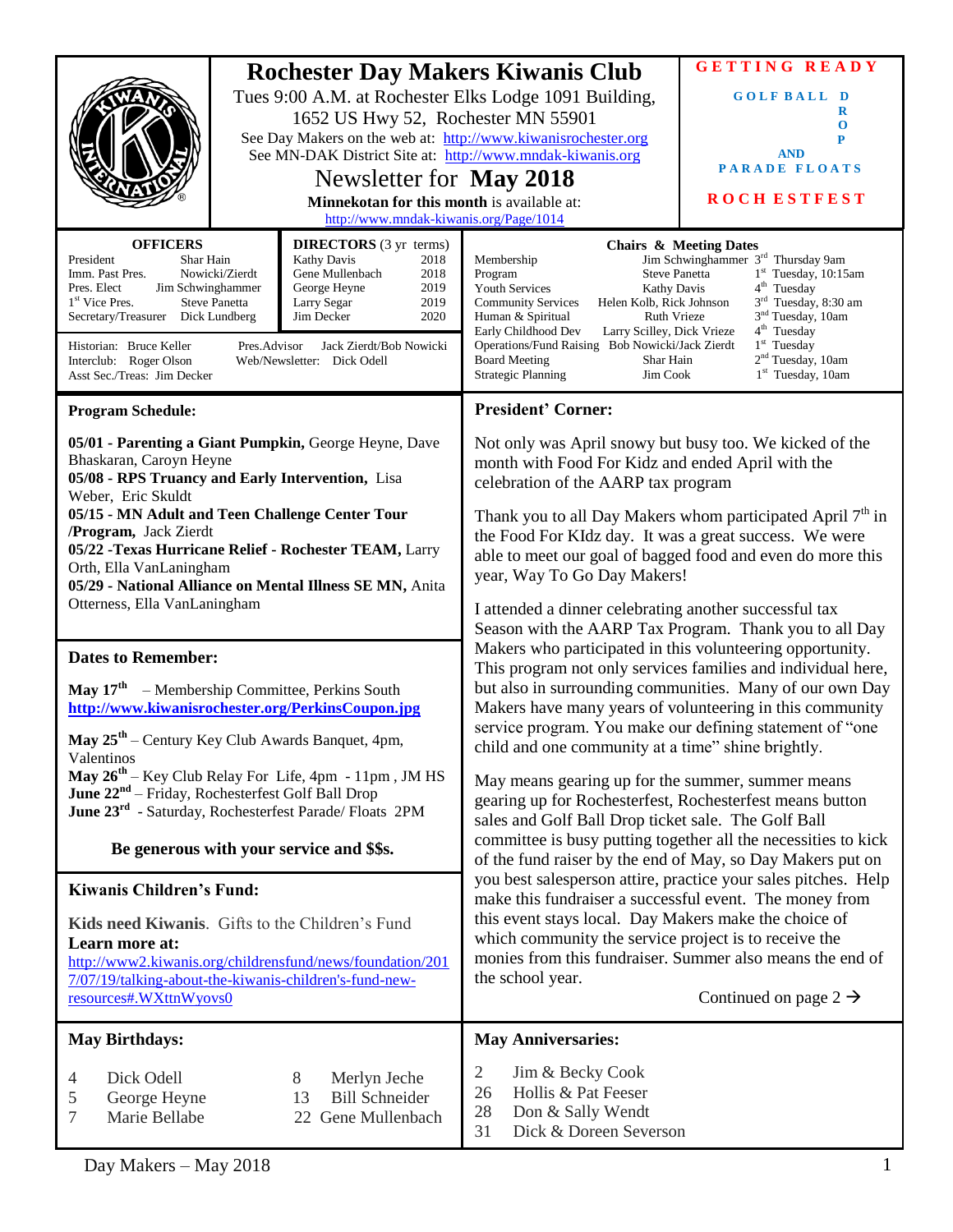## **Secretary/Treasurer's Report – 04/10/2018**

| <b>Bank Balance 3/31/2018:</b> | \$11,497.06 |
|--------------------------------|-------------|
| <b>Bike Repair Fund:</b>       | 46.10       |
| <b>Charitable Account</b>      | \$2,807.71  |
| Administrative Fund:           | \$4,228.03  |
| Service Fund:                  | \$4,415.22  |

**March Service Hour Statistics:** 1,004 hours by 41 members, 67% Participation.

## **March Board Meeting Summary**

Follow up: The board is of the opinion that the businesses that participated in the recent Hockey Festival should be recognized. *(Sponsors and supporters are listed on the Hockey Festival website per Dick Odell. And were thanked by the Hockey board in a Post Bulletin ad listing all the sponsors per Dick Odell).*

Follow-up: The board requested that the Program Committee make the necessary updates/changes to make our Audio/Visual equipment operate trouble free for our meeting presenters. Issues still exist. Should the Speaker Host be responsible to get the Lap Top/Projector set up and working?

The Golf Ball Drop Raffle will be concluded on Friday June  $22<sup>nd</sup>$ .

The board discussed having an entry in the Rochester Fest Parade with the theme of Kids and Reading. The board approved participation in the Rochester Fest Parade.

The board approved purchase of five \$25 gift or cash cards for our School Club Advisors: 2 at Harriet Bishop School, 2 at Riverside School, and 1 at Century High School.

## **COMMITTEE REPORTS**

**Community Service-** Saturday Noon Meals has new leadership, changes may be coming. Quarry Hill Park activity is ramping up for the spring season. There will soon be a sign-up sheet for the Bear Creek Bike Trail cleanup for the summer season.

**Early Childhood Development-** Smith Reading is complete for the current school year. At this time there is no commitment for the next school year.

**Human & Spiritual Values-** Continuing to mail out cards.

## **Secy/Treas Report: (Continued)**

**Membership-** The table plaques have been picked up at Perkins South. The committee will see if Charlie's will participate. The idea of a Kiwanis Chorus is being considered. A meeting open to the public is being discussed in the committee. A Corporate Membership for Teen & Adult Challenge is being considered.

**Operations/Social Media/Web Site/Fund Raising-** The security issues with Facebook was brought up.

**Program-** The club's annual Picnic and Birthday Party has be set for Tuesday July 31<sup>st</sup>.

**Youth Services-** The scholarship applications are out for Senior Students. K-Kids will have approximately four more meetings.

## **Richard E. Lundberg,** Secretary

**President's Corner:** (Continued from page 1)

We thank all of the schools, the advisors and the students who have allowed us the opportunity to be a small piece of their world this year.

We are putting together our nomination committee for this upcoming year officers and directors. Please see Carolyn or myself if you are interested in help shaping the club's representatives.

Summer is my favorite time of the year, and I am hoping for a summer that last as long as our past winter!! I am excited for all the volunteer opportunities this May, and the summer will bring us. I hope you feel the excitement too.as

#### **Shar Hain**, President 2017-2018

**Food for Kidz:** Food Pack Stewartville

For the complete story and photos on the Food For Kids, April  $7<sup>th</sup>$  event, just click on the following: <http://www.kiwanisrochester.org/FoodKidz18.htm>

What a success, with 520 volunteers we packaged **174,648 meals** with 11,000 meals (rice and beans) given to Channel One of Rochester, all packed in one day.

The annual Minnesota-Dakotas Kiwanis District Southern Sub-Division 7 clubs participated in the Kiwanis One Day of Service "Food for Kidz" Project in Stewartville, MN. Over 185 Kiwanians participated.

Another great service event … thank you Mary Brouillard for your leadership.

**Dick Odell**